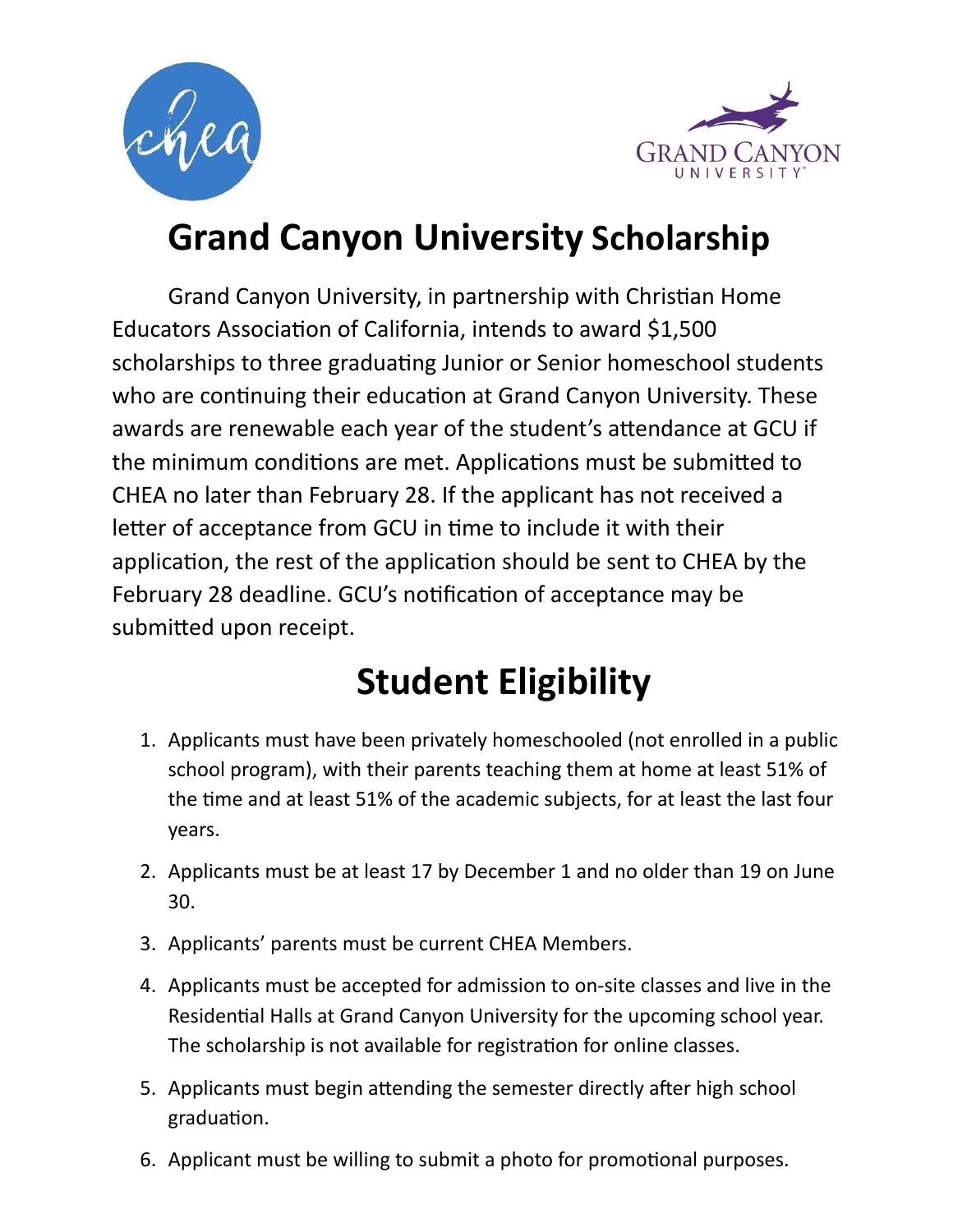#### **The following items are to be submitted:**

- 1. Grand Canyon University Scholarship Application
- 2. Signed Photo Release Form

\*CHEA may wish to print the scholarship winner's photo in one or more of its publications and/or on the website or social media. [www.cheaofca.org\\*](http://www.cheaofca.org)

- 3. Brief statement telling of the student's personal Christian faith and conversion. This must be no longer than one page
- 4. Student essay explaining how homeschooling has affected their lives, why they want to attend Grand Canyon University, and what their goals are for the future. This must be no longer than one page.
- 5. Student transcript of high school work, including first semester of current year's work.
- 6. List of all courses taken each year for the past four years which were taught either outside the home or by someone other than the parent.
- 7. Notification of acceptance from Grand Canyon University

Each page should include the **student's name** in the upper left corner.

Each page must be printed on one side of the paper only.

Essays should each take only one page

All forms should be mailed to GCU/CHEA Scholarship, CHEA of California, 12672 Limonite Ave. Ste. 3E #514, Eastvale, CA, 92880, postmarked no later than February 28, or emailed to [office@cheaofca.org](mailto:office@cheaofca.org) by February 28.

Applicants will be notified of the scholarship results by May 1. No funds will be **issued to the student. The scholarship will be applied directly to the student's**  tuition.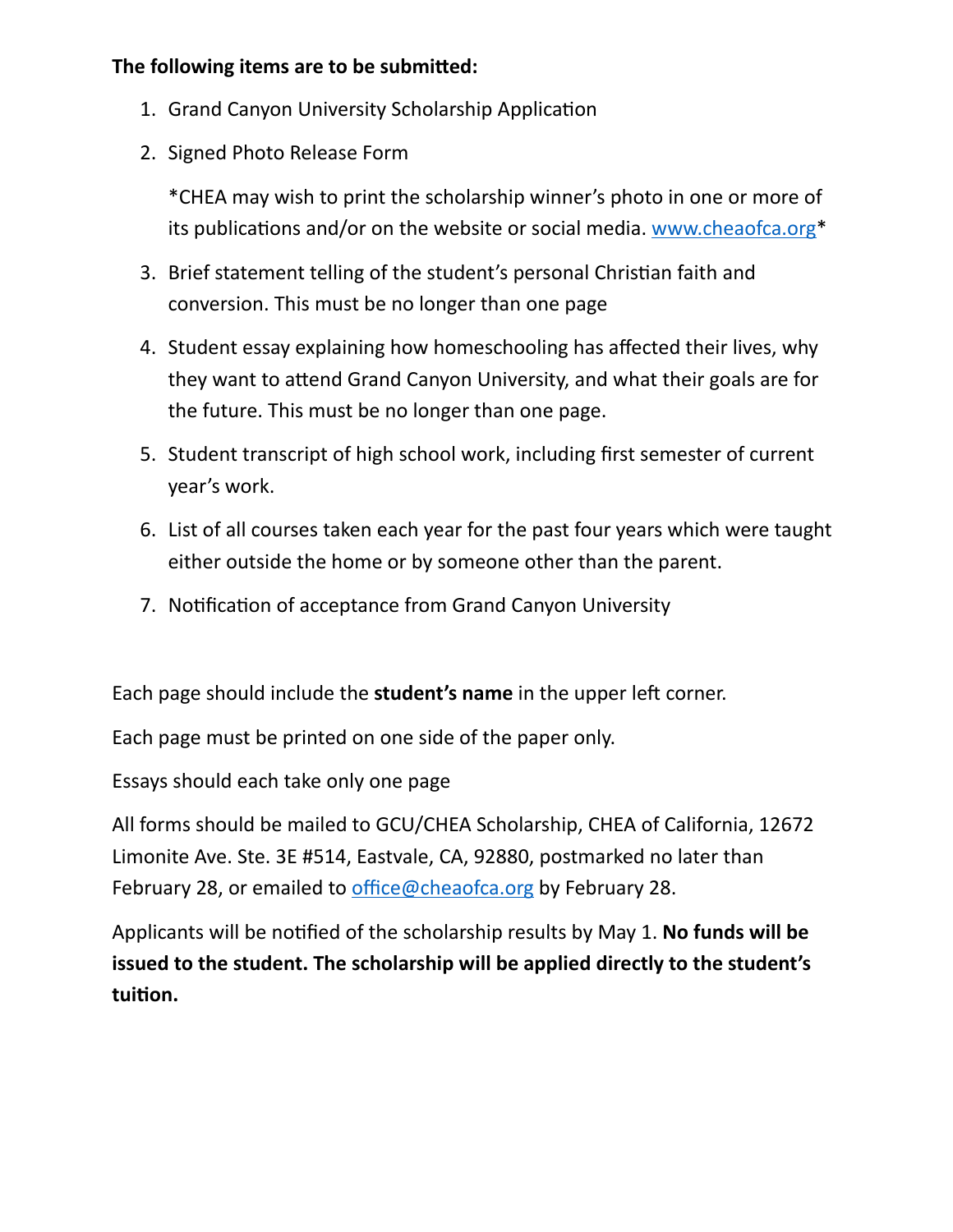# GCU/CHEA Scholarship Photographic Release

I (print name) \_\_\_\_\_\_\_\_\_\_\_\_\_\_\_\_\_\_\_\_\_\_\_\_\_\_\_\_\_\_\_\_\_\_\_, hereby give to Christian Home Educators Association of California, unrestricted rights and permission to copyright and use, reuse, publish, and republish photographic portraits or pictures of:

(initial) me, an adult age 18 or older,

 $\equiv$  (initial) my child,

Or in which my child may be included intact, or in part, composite or distorted in character or form, without restrictions as to changes of transformations, or reproduction thereof in color or otherwise, made through any and all media now or hereafter known for illustration, art, promotion, advertising, trade, or any other purpose whatsoever.

CHEA of California ● 12672 Limonite Ave, Suite 3E, #514 ● Eastvale, California 92880 Office: 562-864-CHEA ● [Email: office@cheaofca.org](mailto:Email%253A%2520office@cheaofca.org%2520) ● Website: [www.cheaofca.org](http://www.cheaofca.org)